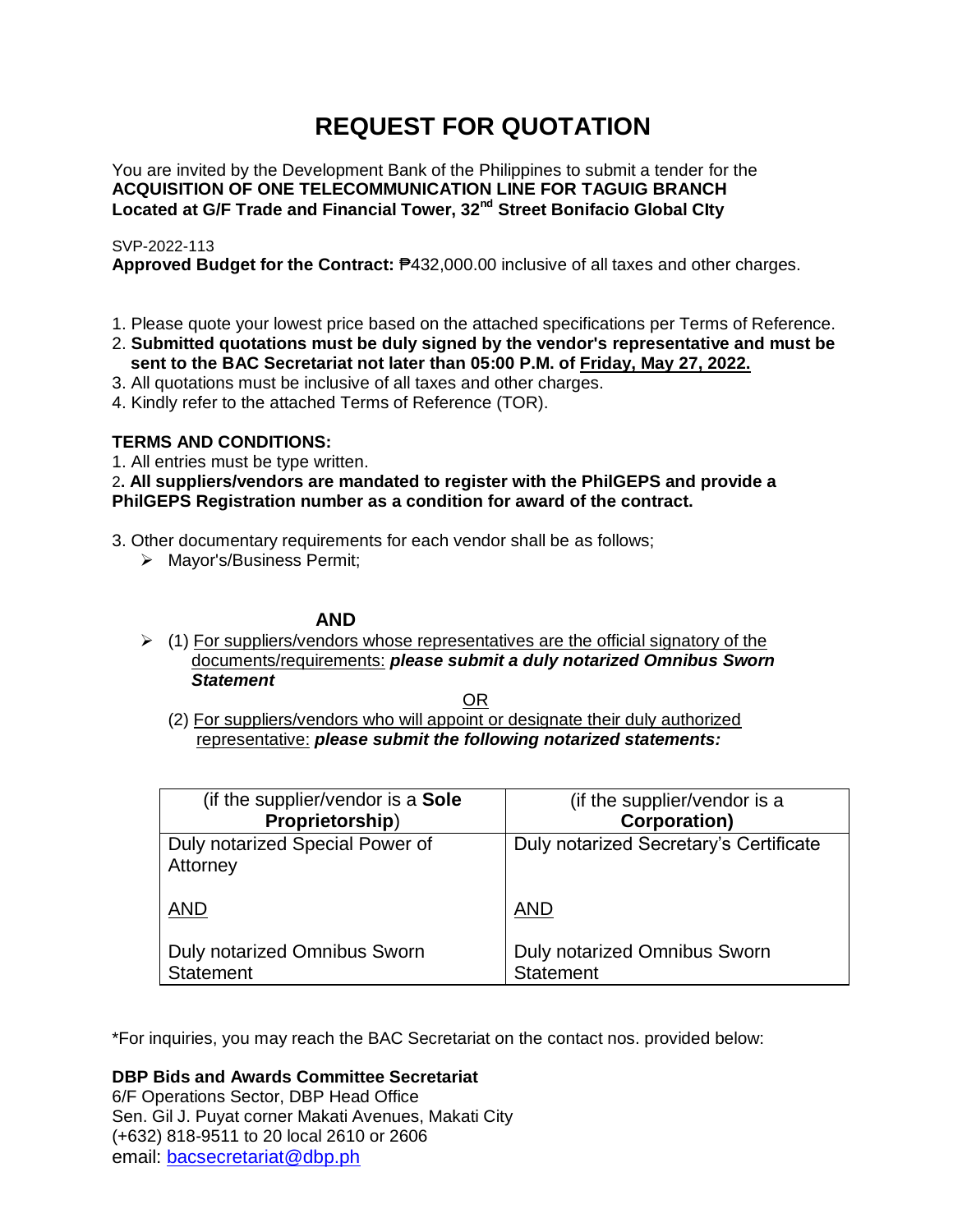#### **Annex A**

#### ACQUISITION OF NEW, ADDITIONAL AND/OR REPLACEMENT TELECOMMUNICATION LINE/CONNECTIVITY SERVICE FOR THE DEVELOPMENT BANK OF THE PHILIPPINES (DBP)-**TAGUIG BRANCH**

APPROVED BUDGET FOR THE CONTRACT: Telco A - Php 432,000 -Telco B - Php 432,000

#### **TECHNICAL SPECIFICATIONS**

#### A. BACKGROUND

The telecommunication connectivity service (line) is for the connection of DBP online systems, services and facilities in any of the following DBP remote sites:

A.1. Branch Office, including:

- A.1.a. Lending Center
- A.1.b. Cash Center
- A.1.c. Branch-Lite Unit
- A.2. Automated Teller Machine (ATM)

#### **B. OBJECTIVE**

To acquire stable, reliable and secure telecommunication connectivity/line service to link DBP remote sites to the Head Office from an authorized and qualified telecommunication service provider (Teko).

#### **C. COVERAGE OF THE CONTRACT**

The contract will be for a one (1) year period starting from date of acceptance of service with the option for automatic renewal.

#### **D. MINIMUM SPECIFICATIONS**

- D.1. Connectivity/Line Service Availability
	- > The minimum availability of service is 99.6%.
- D.2. Connectivity/Line Specifications
- D.2.a. Branch Office M
	- D.2.a.i. Wired MPLS/VPN, Radio Last Mile with minimum of 10 Mbps bandwidth
	- D.2.a.i. Inclusive network equipment, such as router and or router/modem, must not be on End-of-Life/End-of-Support status within the contract period
	- D.2.a.ii. Router must support GRE/mGRE tunneling and IP Security (ex. dynamic VPN) and SNMP
	- D.2.a.iv. DBP shall have the full access of the router
	- D.2.a.v. Provide near real time and historical link monitoring

D.2.b. ATM - Wired

- D.2.b.i. VPN connection at least 128 Kbps via MPLS
- D.2.b.ii. Inclusive network equipment, such as router and or router/modem, must not be on End-of-Life/End-of-Support status within the contract period
- D.2.b.iii. Support GRE tunneling and SNMP

Page 1 of 4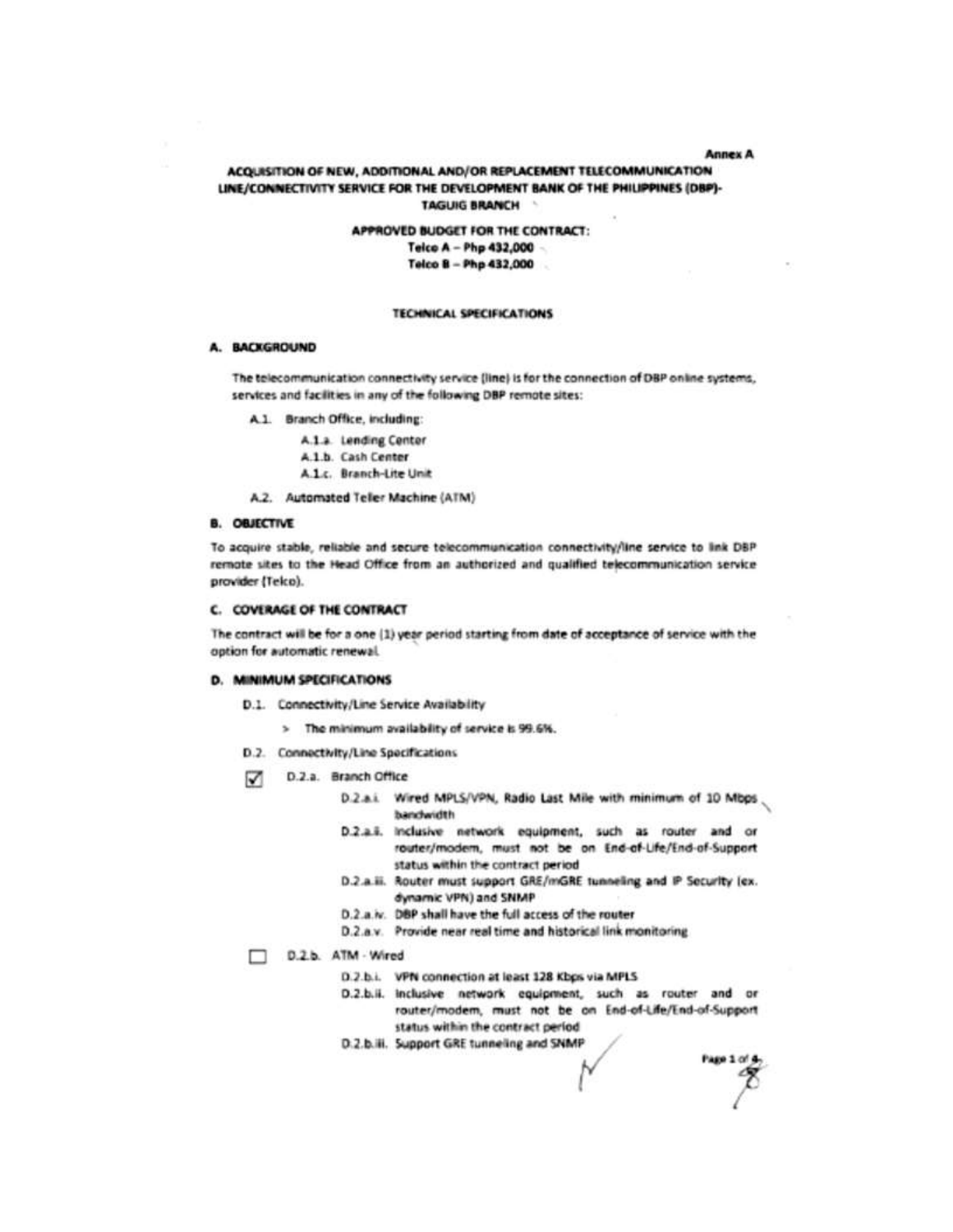ACQUISITION OF NEW ADDITIONAL AND JOR REPLACEMENT OF TRECOMMUNICATION: DNEY COMMITTED IN SERVICE FOR THE DEVELOPMENT BANK OF THE PHILIPPINES TORPE

D.2.b.w. Provide near real time and historical link monitoring

- D.2.c. ATM Wireless
	- D.2.c.i. Provide data transmission function by public GPRS/ GSM network or higher
	- D.2.a.vi Inclusive network equipment, such as router and or router/modem, must not be on End-of-Life/End-of-Support status within the contract period
	- D.2 c.li. Support GRE Tunneling and SNMP
	- D.2.c.iii. Provide GUI access for local and remote management
	- D.2.c.lv. Operate at -30"+75"C temperature
	- D.2.c.v. Has LED status indication
	- D.2.c.vi. Support RJ45 console port
	- D.2.c.vii. Include: 1 power cord, 2 antennas, 1 console cable, 1 set documentation
	- D.2.c.viii. Provide near real time and historical link monitoring.
	- D.2.c.lx. Meet the average latency requirement of not greater than 200ms. measured using the Ping utility or any similar mobile applications
	- D.2.c.x. Meet signal requirement of not less than 2 bars measured using
	- mobile or similar devices capable of said measurement
	- D.2.c.xi. DBP shall have full access to the Modern/Router
- D.3. Support Services and Incident Management
	- D.3.a. The Telco shall provide 24 x 7 onsite, telephone and email support. For every service unavailability/downtime reported, the response time shall be within thirty (30) minutes.
	- D.3.b. Upon the occurrence of service unavailability/downtime, the Telco shall:
		- D.3.b.i. Conduct problem isolation/resolution and link restoration activities
		- D.3.b.ii. Notification via electronic mail (E-mail) and telephone within one (1) hour of the occurrence
		- D.3.b.iii. Minimum of twice a day status report to DBP via E-Mail
		- D.3.b.iv. Estimated time of arrival (ETA) if onsite activities required
		- D.3.b.v. Estimated time of resolution (ETR)
		- D.3.b.vi. Root cause
		- D.3.b.vii. Comply with DBP policies on security and confidentiality during support services.
	- D.3.c. The Telco shall submit an incident report stating the reason/s for the outage and detailing the steps undertaken to resolve a particular problem upon DBP's request.
- D.4. Service Performance Review
	- > The Telco shall conduct a performance review session at least once every quarter of a year

#### E. TELECOMMUNICATION CONNECTIVITY/LINE REQUIREMENT CLASSIFICATION

The primary objective of the following provisions is to have multiple Telcos per site, providing service redundancy, high availability and avoiding single point of failure.

- E.1. New Telecommunication Line Requirement
	- E.1.a. Covered Sites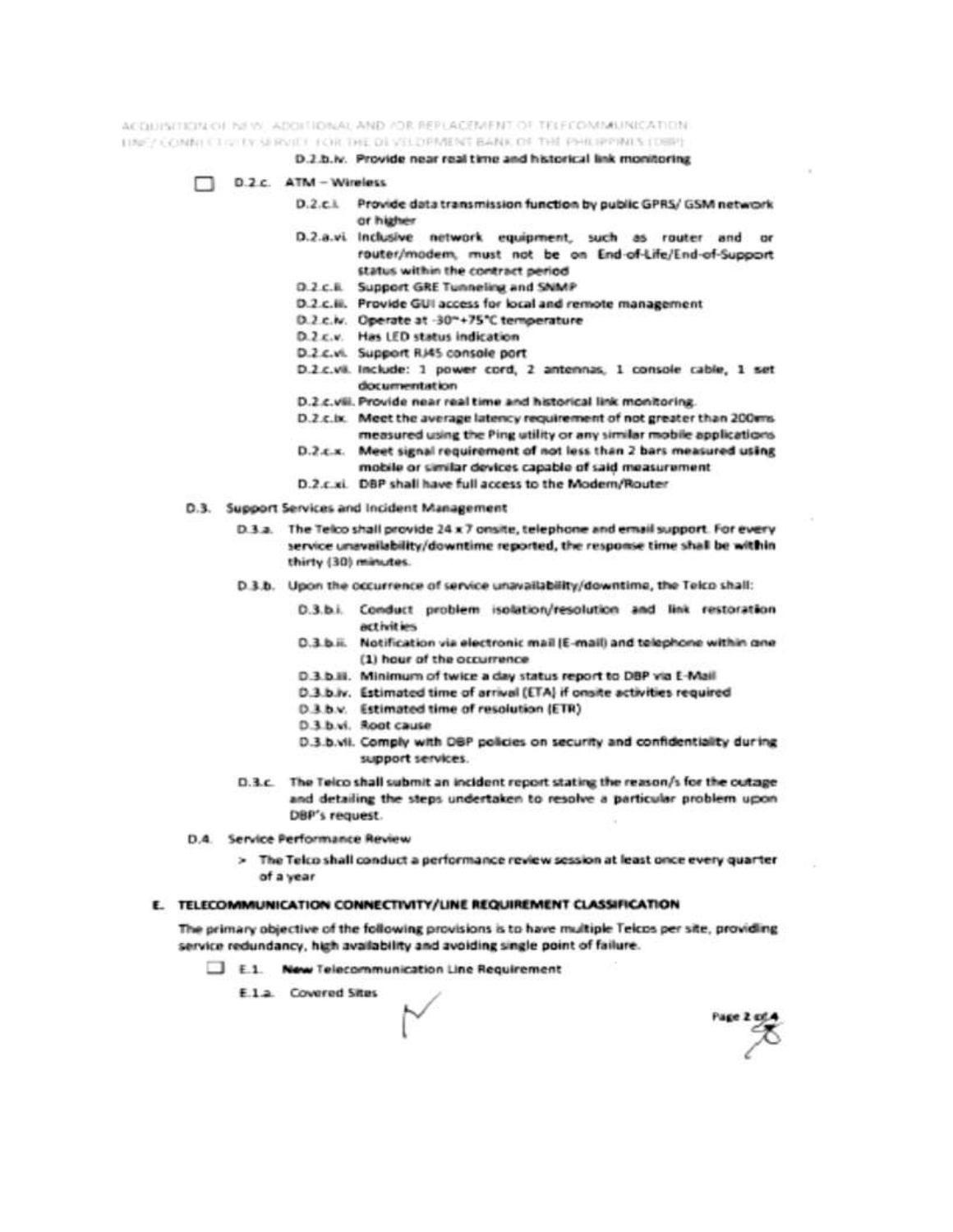ACQUISITION OF NEW, ADDITIONAL AND JOR REPLACEMENT OF TELECOMMUNICATION. LINE! CONNECTIVITY SERVAL FIDE THE DEVELOPMENT BANK OF THE PHILIPPINES (DBP)

> New remotes sites

#### E.1.b. Telco Selection Criteria

- > Telecommunication Line for Branch Office
	- E.1.b.i. Two (2) different Telcos (Telco A and Telco B) shall be selected
	- E.1.b.ii. Telco A is the lowest (winning) provider
	- E.1.b.iii. Telco B is the second lowest provider
- > Telecommunication Line for Additional ATM Facility of a Branch Office
	- E.1.b.iv. The Telco must be different from the one which has the majority or most of the telecommunication connectivity services provided for the ATM/s of that Branch Office
- E.2. Additional Telecommunication Line Requirement
	- E.2.a. Covered Sites
		- > For existing sites with existing telecommunication line/s
	- E.2.b. Telco Exception
		- > The Telco/s of the existing line/s servicing the site shall not be invited and will not be allowed to participate
- E.3. Replacement Telecommunication Line Requirement
	- E.3.a. Covered Sites
		- > For existing sites with existing telecommunication line/s
	- E.3.b. Telco Exception
		- **E.3.b.i.** For Telco Redundancy Replacement
			- > The Teko of the existing line/s servicing the site including the one to be replaced shall not be invited and will not be allowed to participate
		- E.3.b.ii. Replacement for the Purpose of Telecommunication Line Capacity (Bandwidth) Upgrade
			- > The Telco of the other existing line/s servicing the site [i.e., other than the one to be replaced) shall not be invited and will not be allowed to participate
		- E.3.b.iii. For Wireless to Wired Facility Replacement
			- > The Telco of the other existing line/s servicing the site (i.e., other than the one to be replaced) shall not be invited and will not be allowed to participate

#### **F. DISCONTINUANCE OF SERVICE**

DBP can opt to discontinue the service within the contract period without pre-termination fee/s. If the Teico provider fails to meet the required minimum availability of service, specified in item 0.1, for three (3) consecutive months (3-strike rule)

#### **G. PAYMENT**

The payment shall be in a monthly basis every after the service acceptance.

Page 3 of